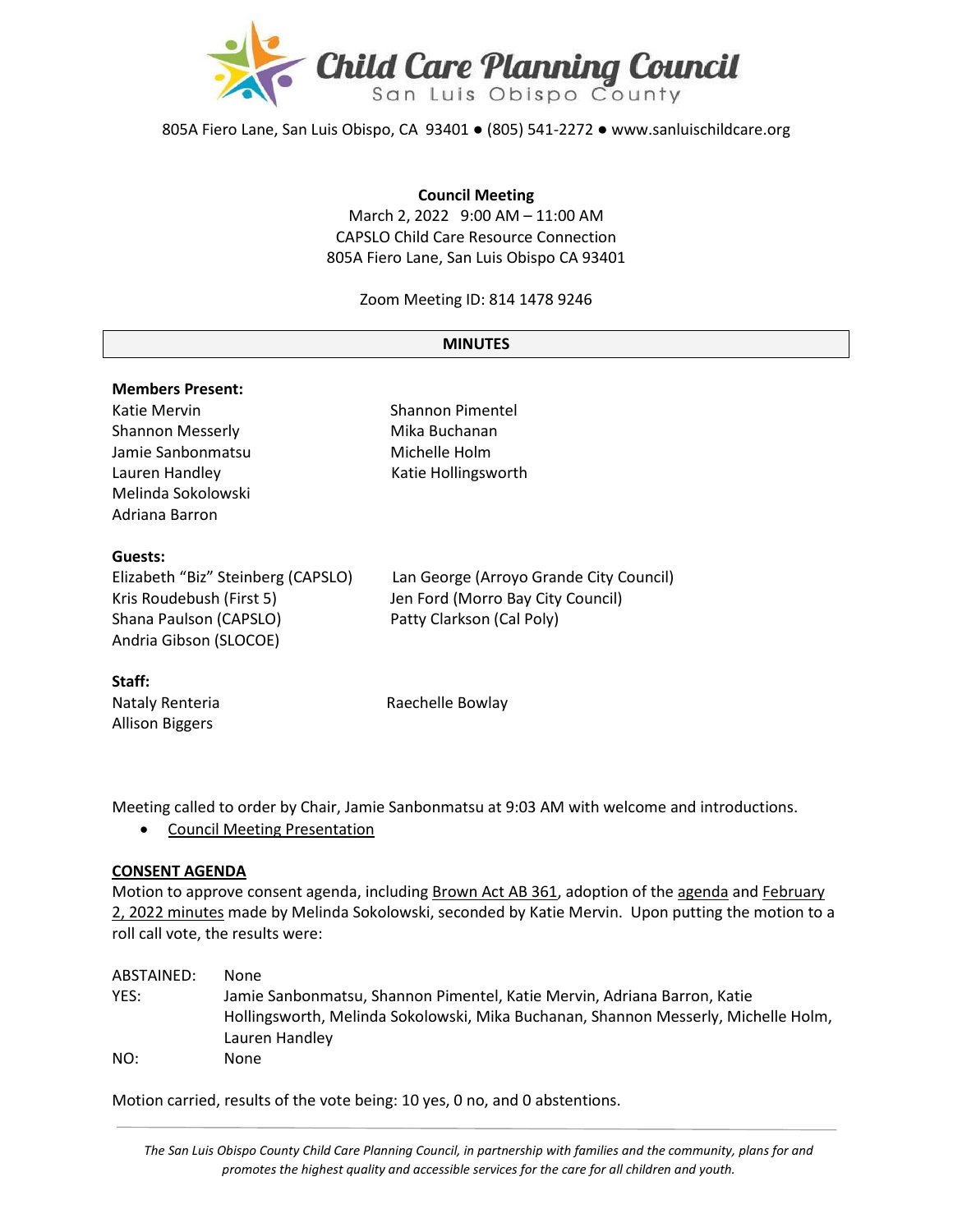# **PUBLIC COMMENT**

#### **Shana Paulson, CAPSLO Child Care Resource Connection**

- Sent out a special note from the County of San Luis Obispo Public Health Department to Child Care Providers.
- [Updated Covid Exposure Guidance and Documentation](http://www.sanluischildcare.org/covid--19-resources.html)
- Updated [Guidance for Child Care Providers and Programs](https://www.cdph.ca.gov/Programs/CID/DCDC/Pages/COVID-19/Child-Care-Guidance.aspx) published February 18, 2022
- The County of San Luis Obispo, Public Health Department is providing additional rapid home antigen tests for distribution to child care programs county-wide
	- $\circ$  3,050 rapid home antigen tests were provided for distribution to child care programs county-wide
	- $\circ$  Rapid Home Antigen Test Distributions 7 total distributions by next week

## **COUNCIL MEMBER ANNOUNCEMENTS & PROGRAM UPDATES**

#### **Melina Simonds, Cuesta College**

- We are meeting the needs of the professional community by introducing a menu of courses for credentialed teachers interested in earning ECE/CD units for teaching TK. Including accelerated 9-week courses, activity courses, and a work-study option to debut in Fall 2022.
- Look out for our new department name: In the Fall 2022 semester, the Cuesta Early Childhood Education department will be transitioning to our new name, Child Development and Family Studies (CDFS). We will continue to offer courses on Early Childhood Education and Child Development!
- Opportunities for Credentialed Teachers to Earn Units for Teaching Transitional Kindergarten o [Flyer](https://drive.google.com/file/d/1Ly5aEwk4_kckTzLkVv4EkV7BLpbKsruw/view)

#### **Shannon Pimentel, San Luis Obispo County Office of Education**

- Pyjama Drama Virtual Professional Development Training
	- o Imaginative Group Time for Toddlers
		- March  $17<sup>th</sup>$  and March  $24<sup>th</sup>$  5:30 7:00 PM
		- [Register](https://slocoe.k12oms.org/964-215508)
	- o Imaginative Play to Foster Resilience
		- March  $31<sup>st</sup>$  and April 7<sup>th</sup> 5:30 7:00 PM
		- **[Register](https://slocoe.k12oms.org/964-215515)**
- Virtual Training for Providers
	- o Trauma-Informed Practices in the Early Childhood Classroom
	- $O$  April 5, 2022 5:30 7:00 PM

#### **Mika Buchanan, CAPSLO Child Care Resource Connection**

- Still enrolling off waiting list
- 218 children enrolled this fiscal year

#### **Lauren Handley, Paso Robles Joint Unified School District**

- Continue to facilitate meetings for IEEEP PD Grant Committee
- Considering summer school programing, getting feedback from teams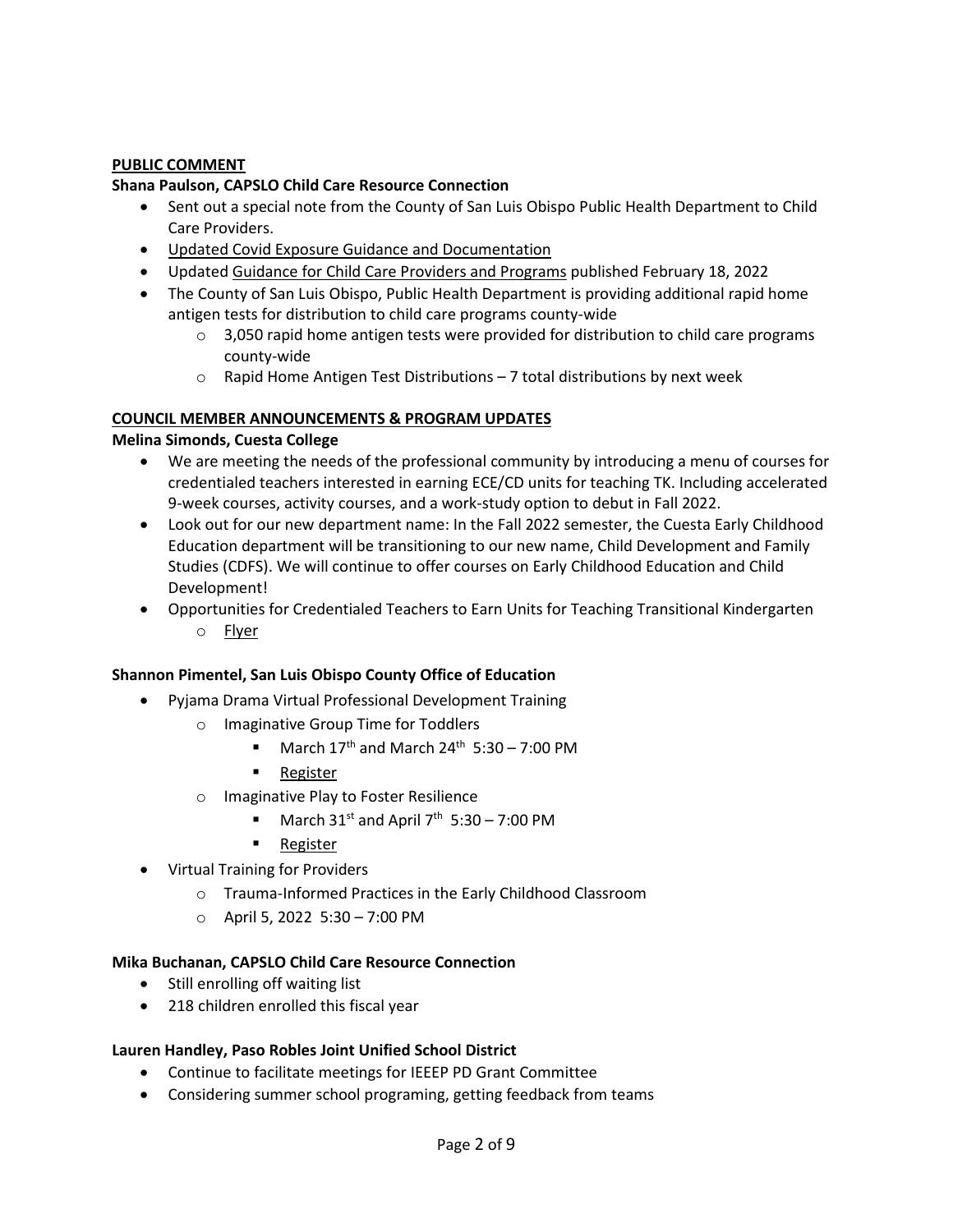• Attending UPK planning discussions

# **Adriana Barron, CAPSLO Head Start, Early Head Start and State Child Development**

• New Area Manager for San Luis Obispo County, Bobbie Sesena

# **CHILD CARE PLANNING COUNCIL PRESENTATION & ROUND TABLE**

- [About Child Care Planning Council and Quality Counts](https://www.canva.com/design/DAE5rpbA85Y/IhJD3NmwMgPiEoDaaYjJWQ/view?utm_content=DAE5rpbA85Y&utm_campaign=designshare&utm_medium=link&utm_source=publishsharelink&utm_source=canva&utm_medium=iframely)
- Round Table Discussion
	- o Where do you see your connection to the Child Care Planning Council and how can more partnerships be created to support early care and education in SLO County?
	- o What more would you like to learn?
	- o [Round Table Discussion Jamboard](https://jamboard.google.com/d/1dk0SbAtfvYmDGg1Bn65zg6xvfIhbqAIlBYkIqVvRIQ8/viewer)

## **ADVOCACY UPDATE**

- Bill List
	- o [AB 92 \(Reyes\)](https://leginfo.legislature.ca.gov/faces/billTextClient.xhtml?bill_id=202120220AB92) Preschool and childcare and development services: family fees[. FACT SHEET](https://cappa.memberclicks.net/assets/PublicPolicy/2022/AdvocacyDay/AB%2092%20%28Gomez%20Reyes%29%20-%20Family%20Fees%20Factsheet_01.16.2022.pdf)
	- o [AB 321 \(Valladares\)](https://leginfo.legislature.ca.gov/faces/billNavClient.xhtml?bill_id=202120220AB321) Childcare services: enrollment priority.
	- o [\\*AB 1649 \(Quirk](https://leginfo.legislature.ca.gov/faces/billNavClient.xhtml?bill_id=202120220AB1649)-Silva) Childcare services: alternative payment programs. (EXTENDS THE HOLD HARMLESS)
	- o [AB 2042 \(Villapudua\)](https://leginfo.legislature.ca.gov/faces/billTextClient.xhtml?bill_id=202120220AB2042&search_keywords=%22daycare%22) Anaphylaxis prevention in daycares
	- o [AB 2131 \(Mullin\)](https://leginfo.legislature.ca.gov/faces/billTextClient.xhtml?bill_id=202120220AB2131&search_keywords=%22child+care%22) Child daycare facilities
	- o [AB 2501 \(Carrillo & McCarty\)](https://leginfo.legislature.ca.gov/faces/billTextClient.xhtml?bill_id=202120220AB2501&search_keywords=%22childcare%22) After school programs
	- o [AB 2507 \(McCarty & Carrillo\)](https://leginfo.legislature.ca.gov/faces/billTextClient.xhtml?bill_id=202120220AB2507&search_keywords=%22childcare%22) Pupil instruction: the Universal Afterschool Program
	- $\circ$  [SB 246 \(Leyva\)](https://leginfo.legislature.ca.gov/faces/billTextClient.xhtml?bill_id=202120220SB246) Early childhood education: reimbursement rates.
	- o [SB 976 \(Leyva\)](https://leginfo.legislature.ca.gov/faces/billNavClient.xhtml?bill_id=202120220SB976) Universal Preschool [\(Press Release\)](https://sd20.senate.ca.gov/news/2022-02-10-senator-leyva-working-families-need-true-access-universal-preschool)
- Budget Committees to Hear Child Care and Early Learning Issues
	- $\circ$  Legislative Budget Committees have begun hearing child care and early learning issues
	- o Hearings are scheduled for March 1 & 8
	- o [EveryChild California's Budget Investment Paper](https://drive.google.com/file/d/1YzBD0msbKbadaMB5jzSPnNc2HGi4hQ44/view)
	- 18<sup>th</sup> Annual California Afterschool & Summer Challenge
		- o March 15-16, 2022
		- o The annual statewide California Afterschool & Summer Challenge educates and empowers professionals, youth, and families to engage in grassroots advocacy. In addition to helping advance the out-of-school time field, this advocacy experience helps show young people and emerging leaders how to speak out and use their voices to create change.
		- $\circ$  This year's Challenge will be fully virtual, with opportunities to connect with professionals, youth, and parents across the state, build civic engagement knowledge and skills, and meet with legislators.
		- o [Deadline to register: March 4](https://www.eventbrite.com/e/18th-annual-california-afterschool-summer-challenge-virtual-registration-243171351057)

#### **FIRST 5 SLO COMMISSION UPDATE – Melinda Sokolowski**

- Commission Meeting: January 26, 2022
	- o Next Meeting: Wednesday, March 23, 2022 3:00 5:30 PM
- Help Me Grow Steering Committee met on February 28
- March Hands-[On Hero: RRM Design Group](https://storage.googleapis.com/first5slo-org/uploads/March%202022%20First%205%20Hands-on%20Heroes%20@Work%20Press%20Ready%20Ad.pdf)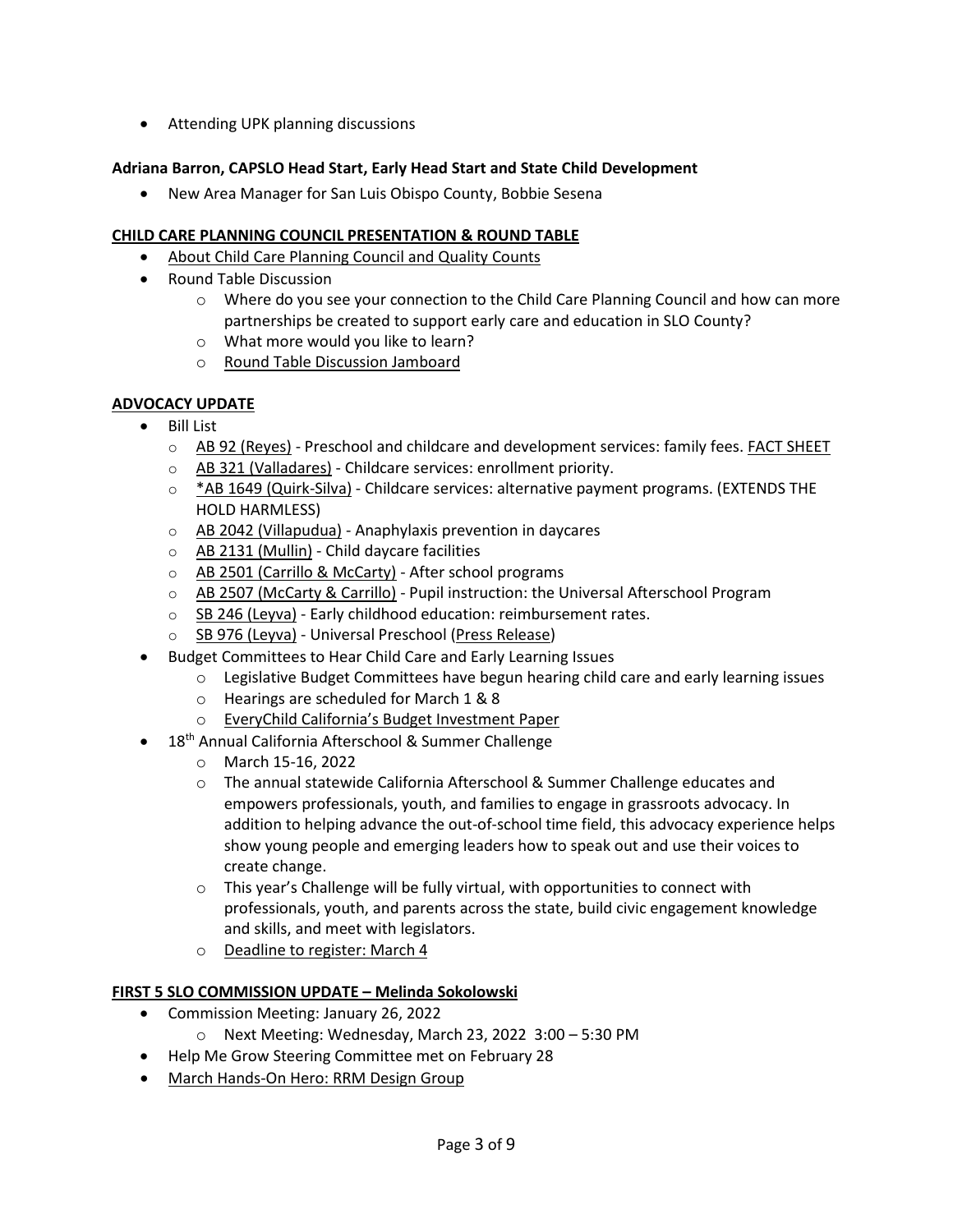- New Youth and Family Programs Director Millie Tolani, funded by First 5 SLO. As the garden grows into its planned 150-acre space, the youth and family programs have the opportunity to expand along with it. One of Millie's goals in this position is to build deep-rooted connection with those who serve our children and families in SLO County, and to provide resources in outdoor and nature education in whichever format the community might need. She also hopes to develop youth programs so that the garden can grow into a flourishing space for outdoor learning and is considered a community hub for children and families to learn about and enjoy nature.
	- o Free Day At The Garden!
	- $\circ$  Saturday, March 26, 2022 10:00 AM 5:00 PM, San Luis Obispo Botanical Garden
	- o Join us at the SLOBG on Saturday, March 26th, 2022, for our FREE admission day from 10am-5pm! Bring the whole family and make a day of nature & exploration! There will be activities for the whole family, and a special rock-painting project outside the education center! We look forward to seeing you soon!

# **WE ARE THE CARE UPDATE**

- Task Force Meetings:
	- o Cross-Sector Collaboration Task Force Friday March 11th @ 10AM
	- o Public Awareness Task Force TBD *(Late March)*
		- *March/April [Public Comment](https://docs.google.com/spreadsheets/d/1mJA5c-vy3H9V2LpQiYpWVLcJNR8_-8l_gnvKxJorwgY/edit#gid=1097591146)*
	- $\circ$  Power to the Profession Task Force Monday March 14<sup>th</sup> @ 3PM
	- o Local Government Engagement Monday March 14th @ 1:30PM
	- o Leadership Thursday March 24th @ 9:30AM

# **COORDINATOR UPDATE – Raechelle Bowlay**

- March Meetings:
	- o CCRC Finance
	- o CAPSLO Diversity, Equity & Inclusion Committee and Steering Committee
	- o AM Center Director Networking
	- o PM Center Director Networking
	- o We Are The Care
	- o Atascadero Chamber of Commerce
		- **•** Monthly Mixer
		- **Board of Directors** 
			- Membership Committee
		- Diversity Council & Women in Business
	- o SLO County Commission on the Status of Women & Girls
- SLO County Commission on the Status of Women & Girls
	- o Women's Wall of Fame March 19, 2022
- American Association of University Women (AAUW)
	- o [Scholarship Applications Now Open](https://atascadero-ca.aauw.net/scholarship/)
	- o The AAUW advances equity for women and girls through advocacy, education, philanthropy and research. In support of this mission, the Atascadero Branch of AAUW awards scholarships annually to women who have completed one year or more of college at an accredited institution and who live in or attended High School in the North County. In the past few years awards have ranged from \$500 – \$2,000.
- Atascadero Chambers of Commerce Updates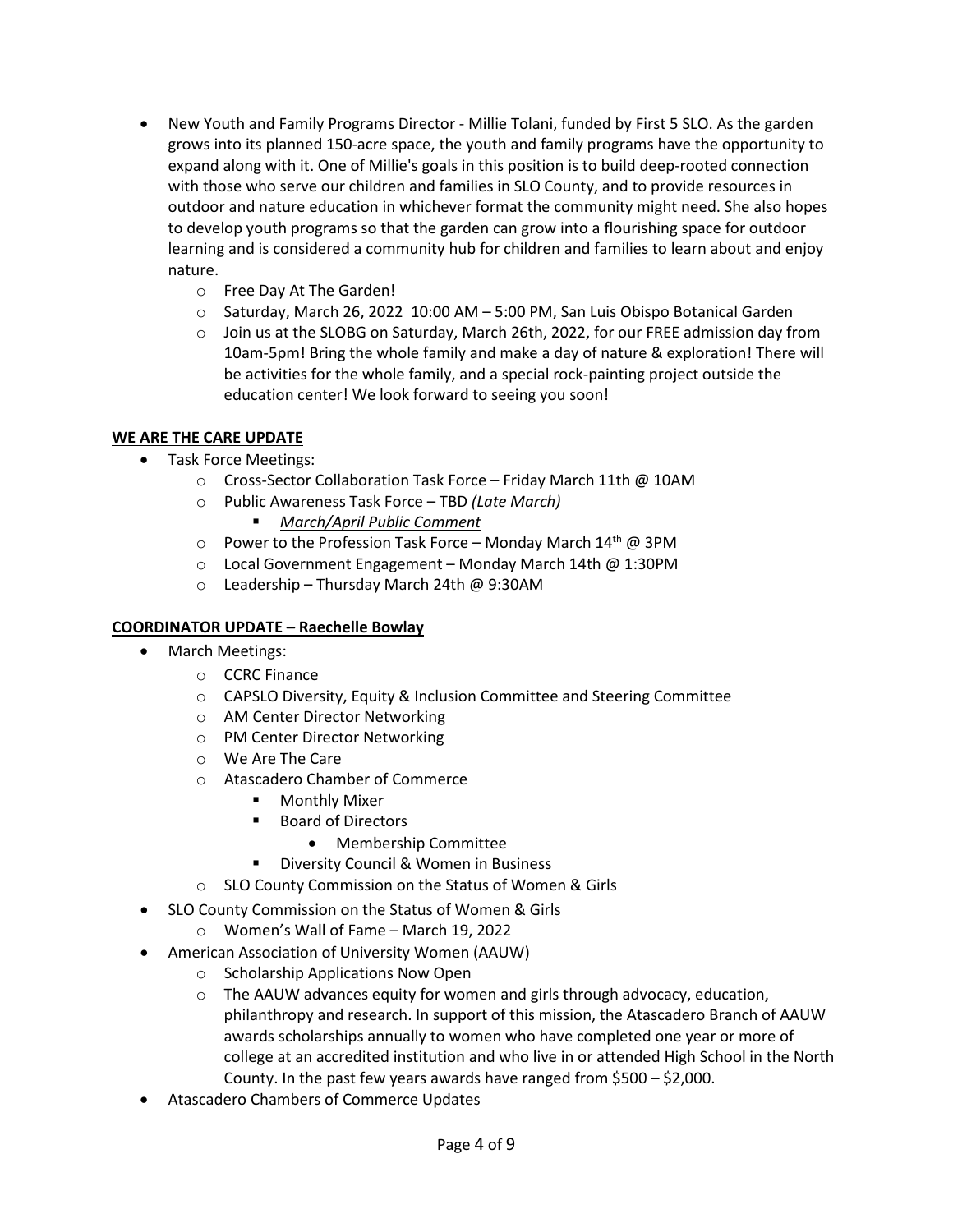- o [Diversity Council](https://www.atascaderochamber.org/committees/diversity-council/)
- o [DEI Handbook](https://www.atascaderochamber.org/committees/diversity-council/diversity-handbook/)
- o [DEI Pledge Program](https://www.atascaderochamber.org/committees/diversity-council/the-pledge/)
- Early Educator Focus Group
	- $\circ$  The Education Trust–West wants to hear from the current early learning and care workforce to help inform our advocacy. If you are an early learning and care provider, please register for a focus group on Wednesday, March 23rd from 6:30-7:30 PM to share your current hopes, challenges, equity concerns, and ideas about how the state can support the early learning workforce to best serve California's children of color and children from low-income households. Participants will receive a \$30 gift card for their participation.
	- o [Please click here to register.](https://edtrust.zoom.us/meeting/register/tJwrdumgqToiGdADJsrSDv5vXSC0mVZ4LrlA)
- Partner Webinars:
	- $\circ$  Part 1 Partnering with Families to Affirm Children's Languages, Cultures & Identities
		- Wednesday, March 2, 2022 4:00 PM
		- **[Register](https://us02web.zoom.us/webinar/register/WN_Bo0hGQzaRf6r4WC3rSIk7g)**
	- o Part 2 Supporting Multilingual Learners' Oral Language Development
		- Thursday, April 21, 2022 4:00 PM
			- **[Register](https://us02web.zoom.us/webinar/register/WN_sh2ubeCiRE-uXWp4lEZ8og)**
	- o Part 3 Supporting Multilingual Learners' Home Language Development
		- Thursday, May 12, 2022  $4:00 \text{ PM}$
		- [Register](https://us02web.zoom.us/webinar/register/WN_UtQmwPARSgeaQZvMr4fGOA)
	- o Early Education Division Webinar
		- **Fiday, March 4, 2022 10:00 AM**
		- **[Register](https://us02web.zoom.us/j/83402474330#success)**
		- Updates on the following topics:
			- Policy and Budget Updates
			- Program Quality Implementation Updates
			- Fiscal Updates
	- o Ventura County Office of Education Equity Conference
		- Tuesday, March 22, 2022 2:00 5:00 PM
		- **[Register](https://www.vcoe.org/equity22)**
	- o Building Strong CA Teacher Residency Programs
		- **Tuesday, March 15, 2022 1:00 2:30 PM**
		- **[Register](https://www.eventbrite.com/e/building-strong-ca-teacher-residency-programs-tickets-260646309127)**
- [CDC Developmental Milestones Updates](https://drive.google.com/drive/u/5/folders/1bioEHitgLtBDU-zYYpSar9s9dFgWsZBo)
- CDSS Updates Infrastructure Grant Programs
	- $\circ$  CDSS is asking LPCs to be available to provide technical assistance and answer questions about the program from the field. LPC contact information has been added to the IGP webpage.
	- o CDSS IGP Website (Informational Webinars available) : [https://www.cdss.ca.gov/inforesources/child](https://www.cdss.ca.gov/inforesources/child-care-and-development/infrastructure-grant-program)-care-and-development/infrastructuregrant-[program](https://www.cdss.ca.gov/inforesources/child-care-and-development/infrastructure-grant-program)
	- o Facilities email box: CDSS CCDD FACILITIE[S CCDDFacilities@dss.ca.gov](http://dss.ca.gov/)
	- o [Minor Renovations and Repairs RFA](https://www.cdss.ca.gov/inforesources/child-care-and-development/infrastructure-grant-program/minor-renovation-and-repairs)
	- o [Application link to Child Care Centers ONLY](https://liifund.submittable.com/submit/6c24072d-1065-4a56-bff3-34bac7d70e0e/igp-rfa-1-minor-renovation-and-repairs-grant-program-child-care-center)
	- o Ap[plication link to Child Care Home Providers ONLY](https://liifund.submittable.com/submit/12d7b63d-42a9-4b29-b341-98bb09daca2f/igp-rfa1-minor-renovation-and-repairs-grant-program-family-child-care/eligibility)
	- o [Application link to Child Care Home Providers ONLY](https://liifund.submittable.com/submit/5451d840-819f-43db-b3b0-f830f217054c/igp-rfa1-programa-de-subvenciones-para-reparaciones-y-renovaciones-menores-cui) Spanish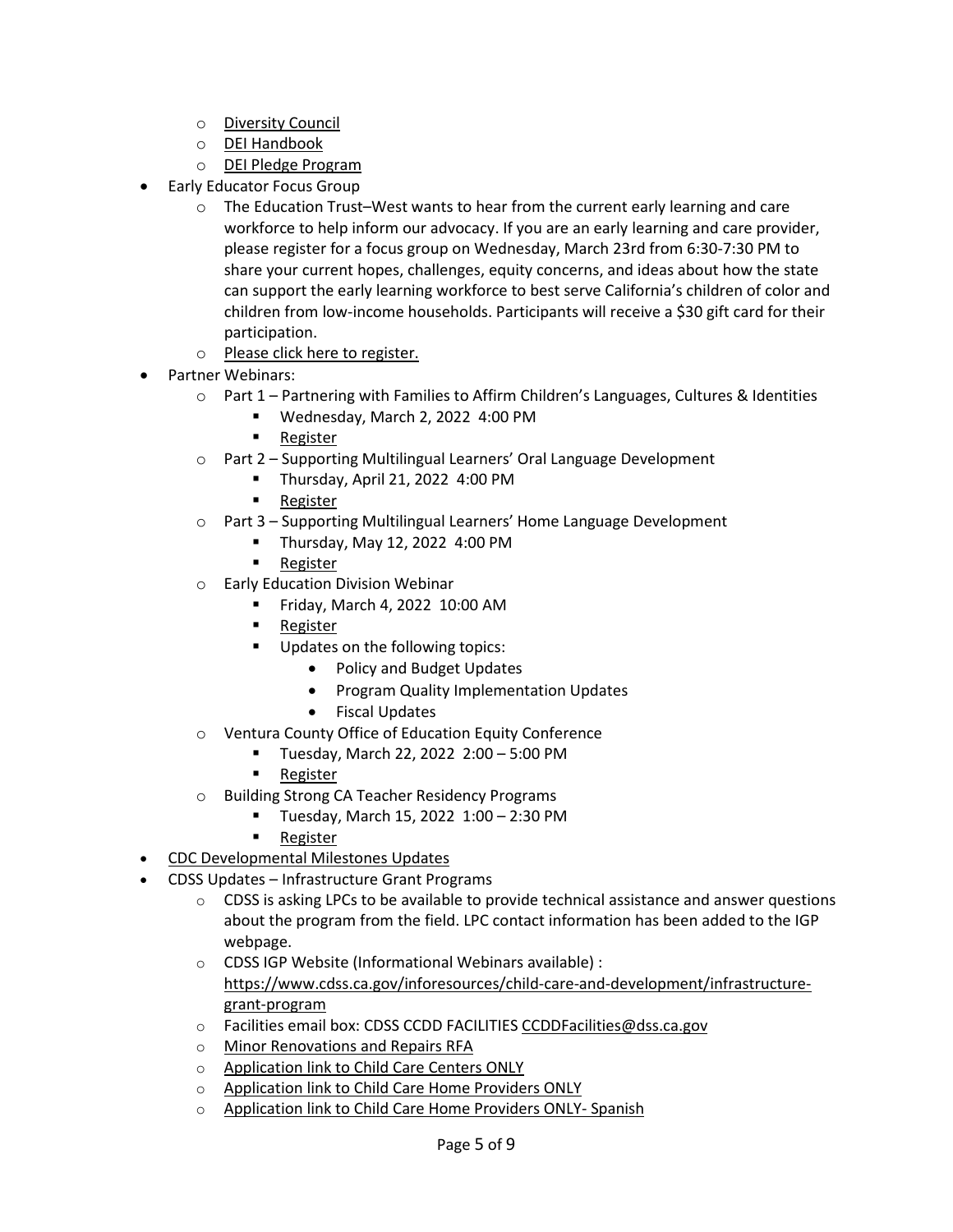- Child Care Bulletin (CCB) 22-[05: Changes to Governing Statutory Authority for LPCs from](https://drive.google.com/file/d/1tTVLVYhcgc8xKFohqjdLzXShBzrF7em6/view?usp=sharing)  [Education Code to Welfare and Institutions Code \(WIC\)](https://drive.google.com/file/d/1tTVLVYhcgc8xKFohqjdLzXShBzrF7em6/view?usp=sharing)
- CDE Updates California State Preschool Program Expansion Funds Request for Applications
	- o Due: Thursday, April 7, 2022
	- $\circ$  The California Department of Education (CDE), Early Education Division (EED) announces a Request for Applications (RFA) for the availability of \$130 million to expand California State Preschool Program (CSPP) services statewide. These funds are available to local education agency (LEA) applicants to provide full-day/full-year and/or part-day/partyear CSPP services beginning in fiscal year (FY) 2021-22. Funding will be allocated by county, and within each county by the Local Planning Council (LPC) priority area.
	- o [All accompanying documents can be accessed on the RFA webpage.](https://www.cde.ca.gov/fg/fo/r2/cspp21rfa.asp)
- [Resources from UPK Webinar on February 24, 2022](https://drive.google.com/drive/folders/1PQ_tb9gczmmcM6IUxvRIGGeNeXnrZHoh?usp=sharing)
- Universal PreK + Early Learning Community of Practice
	- o The Power of Partnerships
	- $O$  2/15, 3/24, 4/26, 5/24 1:00 PM 2:30 PM
	- o [Register](https://slocoe.k12oms.org/2535-213646)
	- o [Flyer](https://drive.google.com/file/d/1DNHpvKJDs6WS2pWdkaTaU8jH7s8eDxzP/view?usp=sharing)
- Equity Lens: Anti-Bias Education Screening
	- o Hosted in partnership with Regional Hub (SLO, Santa Barbara, Ventura Counties)
	- o Wednesday, March 16, 2022 3:30 5:00 PM
	- o [Register](https://vcoe.k12oms.org/1618-214927)
	- o [Flyer](https://drive.google.com/file/d/1kptFTiR1HCWOrn3D0J5rnzwVqy0HcYxq/view?usp=sharing)
	- Equity Lens: Anti-Bias Education Workshop Series
		- o Hosted in partnership with Regional Hub (SLO, Santa Barbara, Ventura Counties)
		- $O$  4/6, 4/20, 5/4, 5/18 3:30 5:00 PM
		- o [Register](https://us02web.zoom.us/meeting/register/tZUlcuyurD8jE90Mjui1V7V-IVzkE1fKMEpZ)
		- o [Flyer](https://drive.google.com/file/d/1XNAoGm_GS9HUmzhzacnWgsvYM7Clq7Yz/view?usp=sharing)
- COVID Vaccine Task Force Upcoming Mobile Clinics
	- o Tuesday, March 1, 3:00PM 6:30PM, [SLO Noor Clinic,](https://drive.google.com/file/d/1Vt61BBe4Zva2I7jPx_4lM6ruzhoV-ZVk/view?usp=sharing) 1428 Phillips Ln. (#203) in San Luis Obispo
	- o Wednesday, March 2, 3:00PM 7:00PM, [Grover Beach Elementary School,](https://drive.google.com/file/d/18HqSlTE0gjsipktVvkL3ToH4_i_j62qd/view?usp=sharing) 365 S 10th St, Grover Beach
	- o Thursday, March 3, 5:00PM 7:00PM, [Flamson Boys & Girls Club,](https://drive.google.com/file/d/1pL6ngRPz838nZ5cgZaKxg-Q_EttWm9mn/view?usp=sharing) 600 26th St, Paso Robles
	- o Friday, March 4 , 3:30PM 7:00PM, [Nipomo Elementary School,](https://drive.google.com/file/d/1I4gdLJqC6K7SgBDriR7O9hPyHJFZ9bCJ/view?usp=sharing) 190 E. Price St, Nipomo (Room G)
	- o Tuesday, March 8, 3:15PM 6:30PM, [Templeton High School,](https://drive.google.com/file/d/1tNdPoLWFuAIMuGEEoWFNPF0sKHpNLJa5/view?usp=sharing) 1200 S Main Street in Templeton
	- o Thursday, March 10, 5:00PM 7:00PM, [Flamson Boys & Girls Club,](https://drive.google.com/file/d/1pL6ngRPz838nZ5cgZaKxg-Q_EttWm9mn/view?usp=sharing) 600 26th Street in Paso Robles
	- o Friday, March 11 from 3:00PM 6:30PM, Atascadero Middle School, 6501 Lewis Ave in Atascadero

# **QUALITY COUNTS UPDATE**

• Quality Counts Upcoming Trainings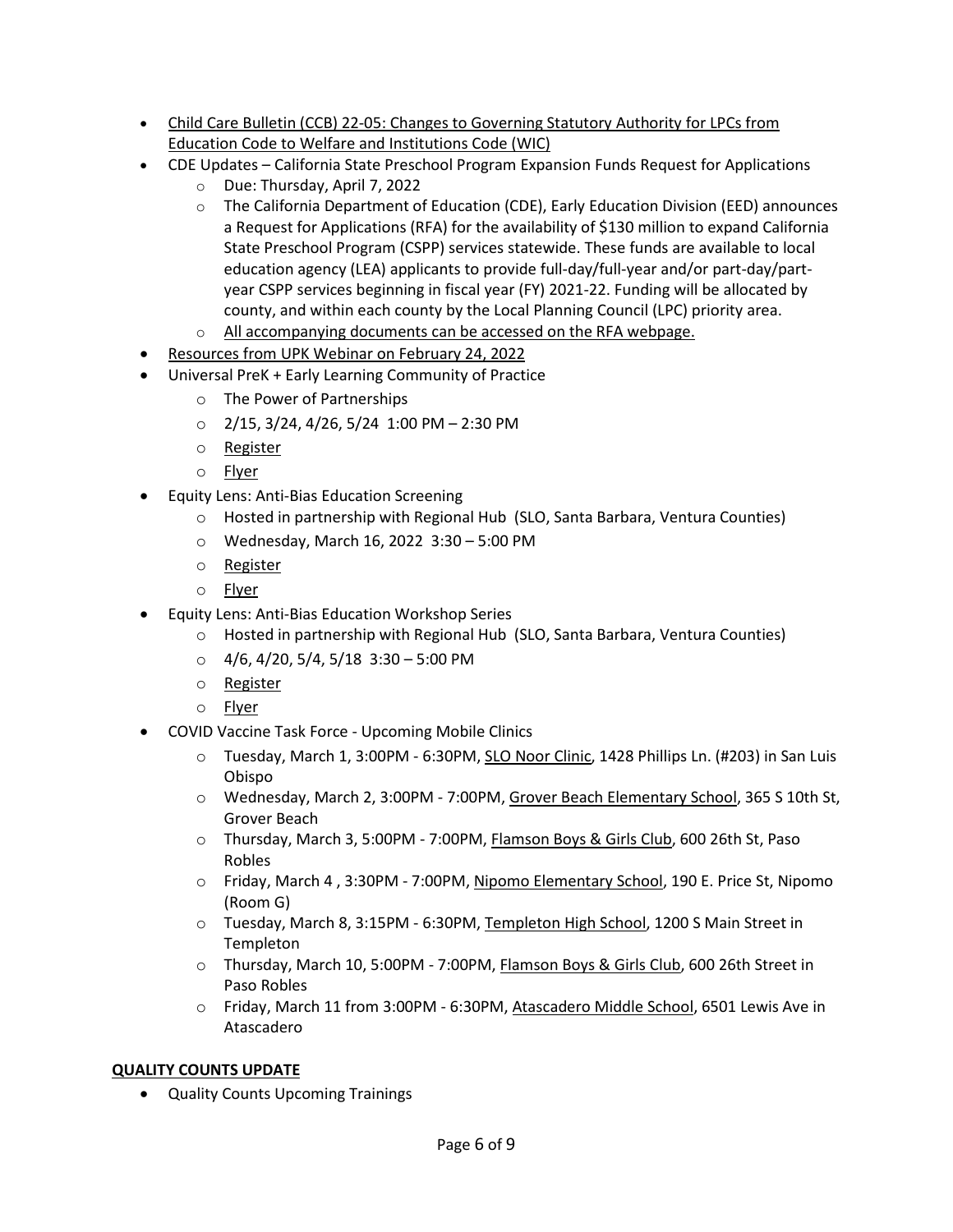- $\circ$  Quality Counts staff continues to provide training to the community of providers participating in Quality Counts. Loose Parts Trainings for the month of March include:
	- March 3 Loose Parts Teacher Talk "Loose Parts & Learning Stories"
	- **March 10, 17 & 31 Loose Parts Teacher Talks**
	- March 24 When Concerns Arise
- Quality Counts Stipend Program
	- o The Quality Counts Stipend Program application opened on January 1st, 2022. Quality Counts Stipend awards are as follows:
	- o *PROFESSIONAL GROWTH STIPEND*
		- **Amount: \$500**
		- **Description: Individuals completing 21 hours of professional development** between
		- **May 1, 2021 and April 30, 2022 may be eligible to receive this award**
	- o *EDUCATION ADVANCEMENT STIPEND*
		- Amount: \$700 for 3 units \$1200 for 6 units
		- Description: Individuals completing 3-6 units of education towards obtaining a degree or Child Development Permit between May 1, 2021 and April 30, 2022 may be eligible to receive this award
	- o Since opening, Quality Counts has received:
	- o *CENTER-BASED* 54 Total Stipend Applications
		- **Professional Development Stipend: 31 applicants** 
			- 15 applicants from Private Sites, 9 Head Start Sites, 7 CSPP Sites
		- Education Stipends: 23 applicants
			- Tier 1 Ed (3 units): 5 applicants
				- o 4 applicants from Private Sites, 1 Head Start Site
			- Tier 2 Ed (6 units): 18 applicants
				- o 6 applicants from Private Sites, 5 Head Start Sites, 4 CSPP Sites, 3 Alternative Sites (SLCUSD)
	- o *FAMILY CHILD CARE* Family Child Care Stipends are being completed and processed by R&R staff. More data to come.
	- $\circ$  Applicants have until April 30, 2022 to submit all supplemental materials for their application. For more information on the 2021-2022 stipend program, visit [www.sloqualitycounts.org/stipends.html](http://www.sloqualitycounts.org/stipends.html)
- SLO Quality Counts Workshop Presentations:
	- $\circ$  Care for Caregivers: How to Integrate Relationship Building and Regard within Educational Support Services *(Britney Ogden)*
	- o Outdoor Classroom Environments: More Than Taking a Desk Outside *(Allison Biggers)*
	- o Civic Engagement In Early Childhood Education *(Raechelle Bowlay)*
	- o Rough and Tumble Play: Big Movements with the Body in Mind *(Maddy Chevalier)*

# **MEMBERSHIP UPDATE**

# **New Member Application**

Executive Committee recommends approval of new member applicant, Patty Clarkson, for membership January 2022 through December 2024.

- Attachment:
	- o Membership Application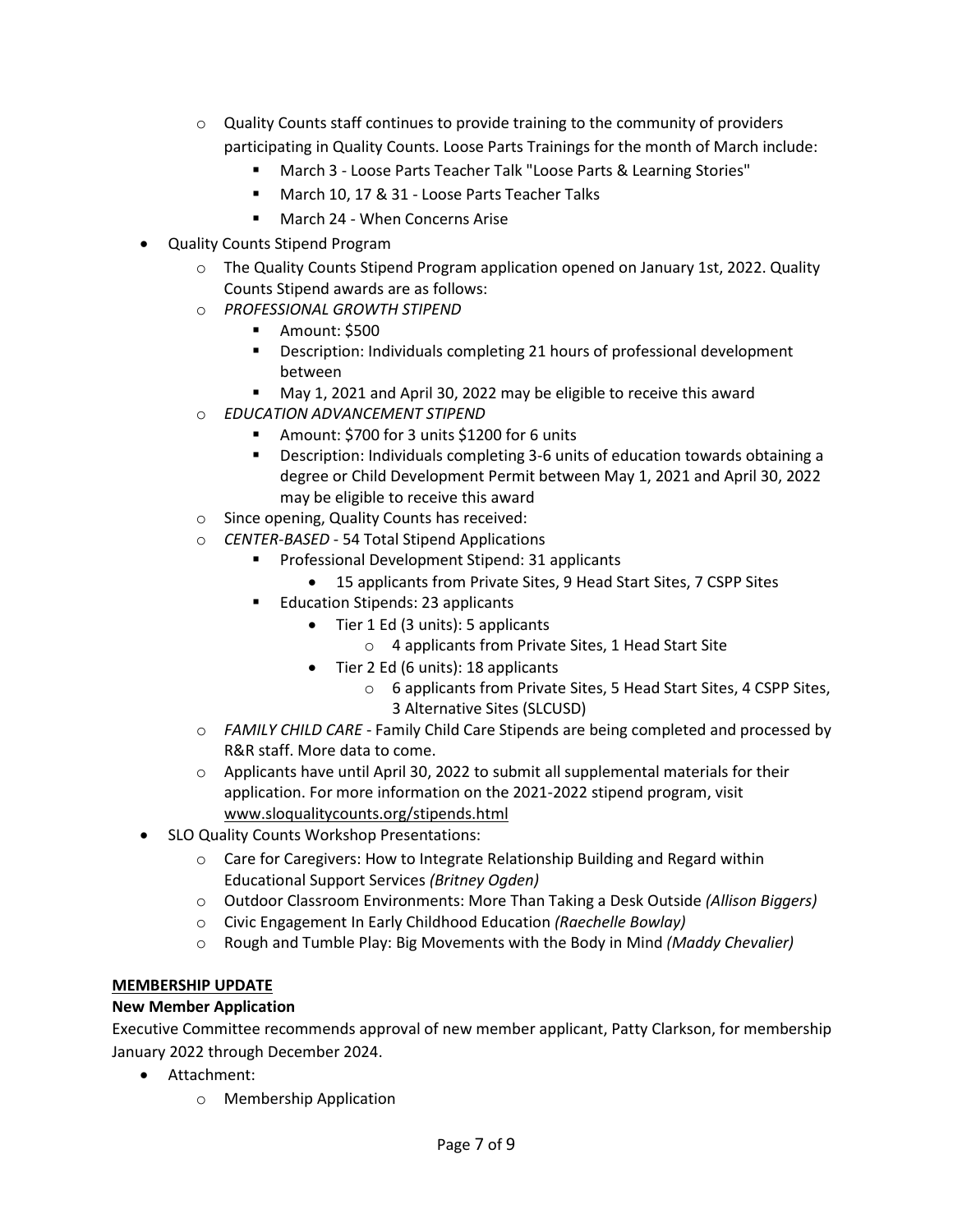Motion to approve new member application made by Jamie Sanbonmatsu, seconded by Lauren Handley. Upon putting the motion to a roll call vote, the results were:

| ABSTAINED: | None.                                                                              |
|------------|------------------------------------------------------------------------------------|
| YES:       | Jamie Sanbonmatsu, Shannon Pimentel, Katie Mervin, Adriana Barron, Katie           |
|            | Hollingsworth, Melinda Sokolowski, Mika Buchanan, Shannon Messerly, Michelle Holm, |
|            | Lauren Handley                                                                     |
| NO:        | None                                                                               |

Motion carried, results of the vote being: 10 yes, 0 no, and 0 abstentions.

# **SLO COUNTY ARPA PROPOSAL**

- SLO County Board of Supervisors is exploring setting aside dedicated funds towards child care. County partners are working together to define how this will be allocated, but initial outlines include:
	- o The San Luis Obispo Office of Education will serve as fiscal lead.
	- o The San Luis Obispo County Child Care Planning Council (the County's existing dedicated advisory body on child care need for children 0-12) will provide governance and program oversight, and will serve as program lead on quality improvement as part of its Quality Counts initiative.
	- o Proposed areas of indirect investment into the child care sector:
		- Child care sector program relief & stabilization
		- Program expansion and quality improvement
		- Reinvigoration of the child care workforce
- On Board of Supervisors Agenda for March 15th

#### **MONTH OF THE CHILD/CHILDREN'S DAY IN THE PLAZA**

- Save the Date: Saturday, April 2, 2022
- [Vendor Registration](https://docs.google.com/forms/d/e/1FAIpQLSdOiV-umokwiy2wCOnd-EyvvAAyW4k2L4hNw17lvHWfBuk4ng/viewform) is open
	- o 25 Registrations
	- $\circ$  As current pandemic conditions are constantly changing, we will NOT be accepting payments with registration at this time. Vendor registration fees will be invoiced after March 1, 2022. Submission of this application is sufficient to reserve your participation.
- SLO City Cultural Grants-In-Aid Application submitted 1/31/2022 and approved 2/12/2022
- [Proclamation Language](https://docs.google.com/document/d/1znms9FKFfiKZXO-xW4WSYD9lsDms6exv/edit)
- [Proclamation Schedule & Sign Up](https://docs.google.com/document/d/1N03fbrC5rwle81GM3hMksND9opDEf2UL/edit?rtpof=true&sd=true)

# **COUNCIL FISCAL AGENCY TRANSITION PLAN**

[Fiscal Agent Proposal](http://www.sanluischildcare.org/fiscal-agent-proposal.html) – The proposal for Council vote, is to shift fiscal agency of SLO County Child Care Planning Council from CAPSLO to SLOCOE with the offer for SLOCOE to fund the Council Infrastructure from the general fund.

- Agreement of Transition Timeline July 1, 2022
- [Fiscal Agency Transition Timeline](https://docs.google.com/document/d/18QGLBHfYy8R_X4f7GT9_Kptdrw7O-tLxDzTm3H1Q4zs/edit)